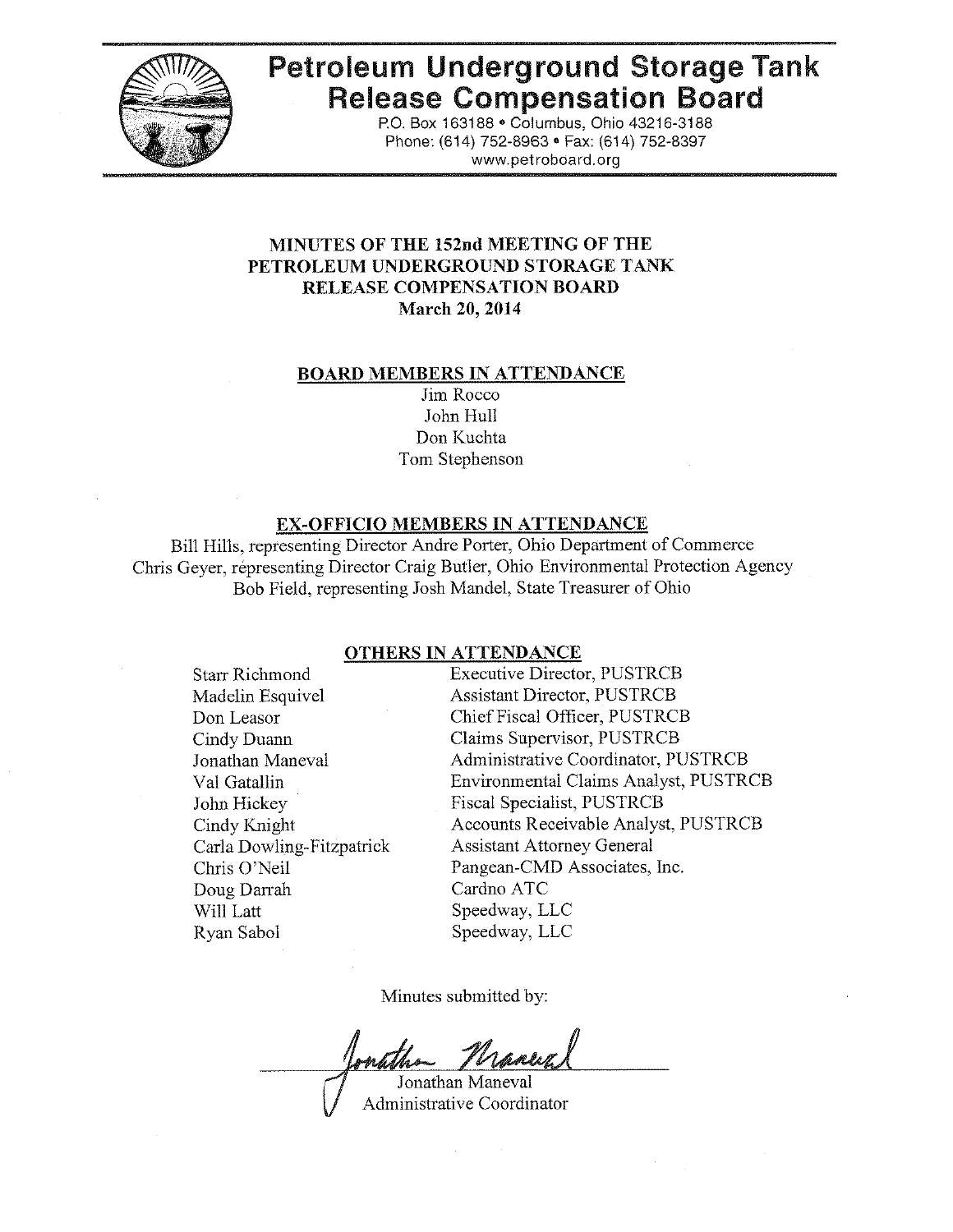## **Call to Order:**

Chairman Rocco convened the one hundred fifty-second meeting of the Petroleum Underground Storage Tank Release Compensation Board on Thursday, March 20, 2014.

The following members were in attendance: Jim Rocco; John Hull; Don Kuchta; Tom Stephenson; Bill Hills, representing Director Andre Porter, Ohio Department of Commerce; Chris Geyer, representing Director Craig Butler, Ohio Environmental Protection Agency; and Bob Field, representing Josh Mandel, State Treasurer of Ohio.

The following members were not in attendance: Stephen Hightower and Cheryl Hilvert.

Chairman Rocco announced that Bruce Kranz was relocating to Maryland, and as a result, had resigned from the Board. He invited the Board members to recommend individuals to replace Mr. Kranz as a representative of the insurance industry.

## **Minutes:**

Chairman Rocco asked if there were any comments or questions regarding the minutes from the February 19, 2014 Board meeting, and there were none. Mayor Kuchta moved to approve the minutes. Vice-Chairman Hull seconded. A vote was taken and all members voted in the affirmative. The minutes were approved as presented.

## **BUSTR Report:**

Chairman Rocco called upon Bill Hills, Bureau Chief, to present the Bureau of Underground Storage Tank Regulations (BUSTR) report.

Mr. Hills reported that BUSTR's records management section completed over 400 public record requests from the Board. These records had been requested as part of the Board's ongoing subrogation litigation with major oil companies.

Mr. Hills stated that one of BUSTR's field inspectors transferred to an elevator inspection position. He noted the Office of Human Resources at Commerce was able to process two lateral personnel moves and post the inspector position within one week.

Mr. Hills said the monies in the Revolving Loan Fund will be available beginning July 1, 2014. This fund will provide financing to political subdivisions for the removal of abandoned underground storage tank systems.

Mr. Hills reported that five vendors were selected to perform responsible party searches of properties with petroleum UST releases. He said that 77 responsible party search files were distributed to the vendors and 17 of the files had been returned. He said a total of 110 files would be distributed to the vendors for the project. He noted the responsible party search expenditures, which are being paid for by a federal LUST award of \$98,000, must be incurred prior to June 30, 2014.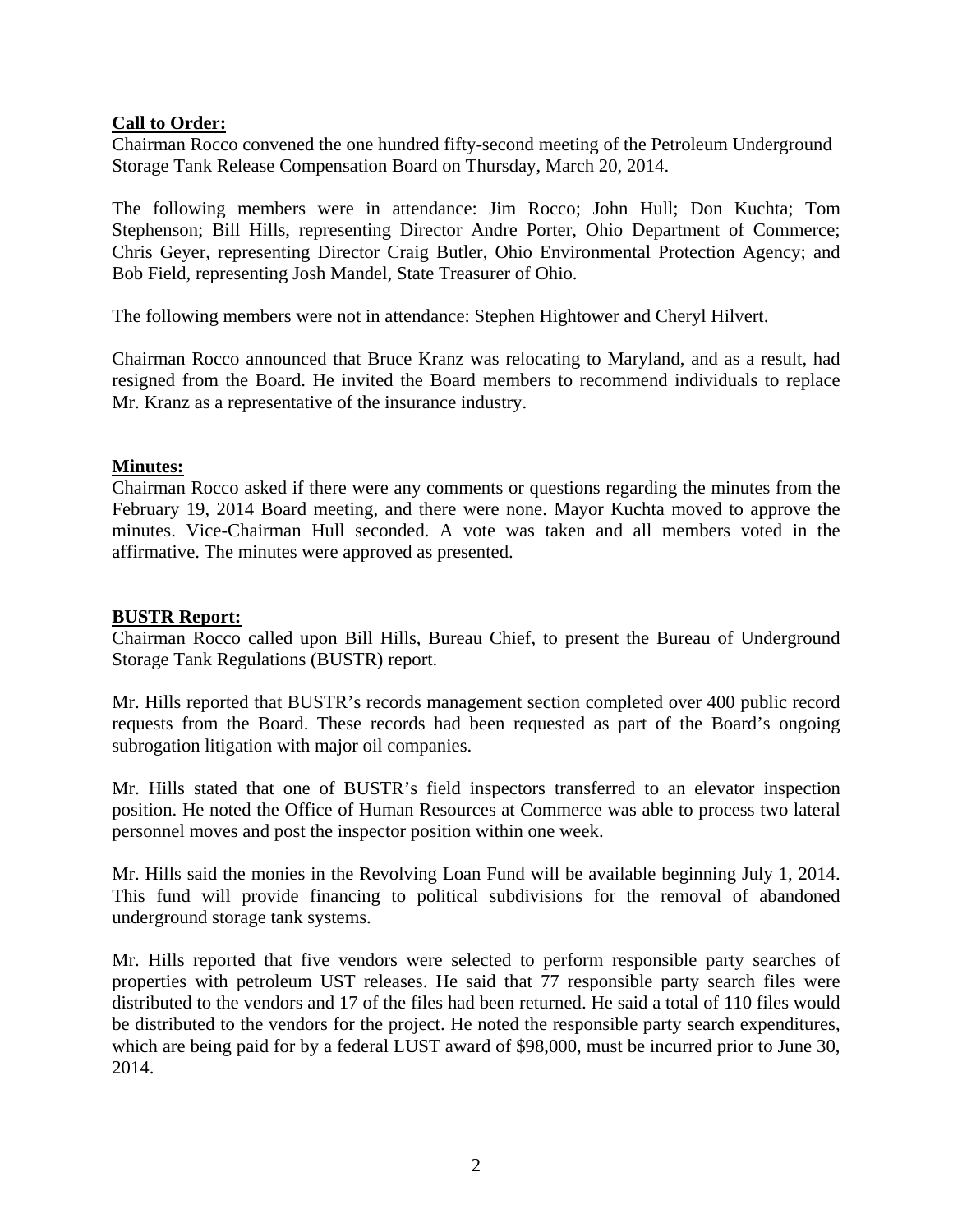Mr. Hills said on March 25 and 26, 2014, the State Fire Marshal will host an underground storage tank installer seminar for Region 5 of the U.S. EPA. He said installers and inspectors from the six states that make up Region 5 are expected to attend.

Mr. Hills stated that both the OTTER (Ohio Tank Tracking & Environmental Regulations) database and Click Scheduling have been operating with no major problems. Click Scheduling is a GPS driven computer program that geographically schedules the inspectors to visit facilities that are located in the same geographical area.

Mr. Hills reported for the week ending March 7, 2014, there were 53 new inspections performed for a total of 2,385 inspections for the three-year inspection cycle ending June 30, 2016. He said that 14 NFAs (no further actions) were generated during this same time period for a total of 261 for the grant cycle ending September 30, 2014.

Mr. Hills stated that, as of March 10, 2014, there were 21,962 registered USTs, and 3,725 owners of 7,497 registered facilities.

Mr. Hills said on March 19, 2014, there was an unveiling and dedication ceremony of a permanent State Fire Marshal exhibit at the Ohio Statehouse. He said many past State Fire Marshals attended the ceremony along with members of the Ohio Fire Chief's Association. He noted the display is located on the ground level outside the Museum Gallery.

## **Financial Report:**

Chairman Rocco called upon Don Leasor, Chief Fiscal Officer, to present the financial reports.

Mr. Leasor reported that the Auditor of State's Office posted the Board's request for proposal (RFP) on its bid list from March 1 through March 14 and three firms expressed interest in receiving the RFP. He said a pre-proposal conference will be held on March 25, 2014, for those firms. The firms have until April 4, 2014, to submit proposals to the Auditor of State.

## *January Financials*

Mr. Leasor said the January financials were emailed to each member. He asked if there were any questions or concerns regarding these reports, and there were none.

Mr. Leasor reported that, as of March 19, 2014, the unobligated balance was \$18.7 million. He said this included \$12.7 million in STAR Ohio and the \$6 million invested in US treasuries and US agency callable bonds. He reported the balance in the obligated account was approximately \$4.7 million as of March 19, 2014.

Mr. Leasor stated the claims expense for January was approximately \$187,000. He noted that checks for an additional \$453,000 were requested prior to January 31, 2014, but the checks were not issued until February 3, 2014, causing the claims expense for January to appear low. He reported that, as of March 19, 2014, \$4.3 million has been paid for claims for fiscal year 2014.

Mr. Leasor reported that, as of January 31, 2014, approximately 98% of the budgeted revenues net of refunds, had been collected. He said information on refunds and fee collections by the Attorney General's Office would be presented with the compliance and fee assessment report.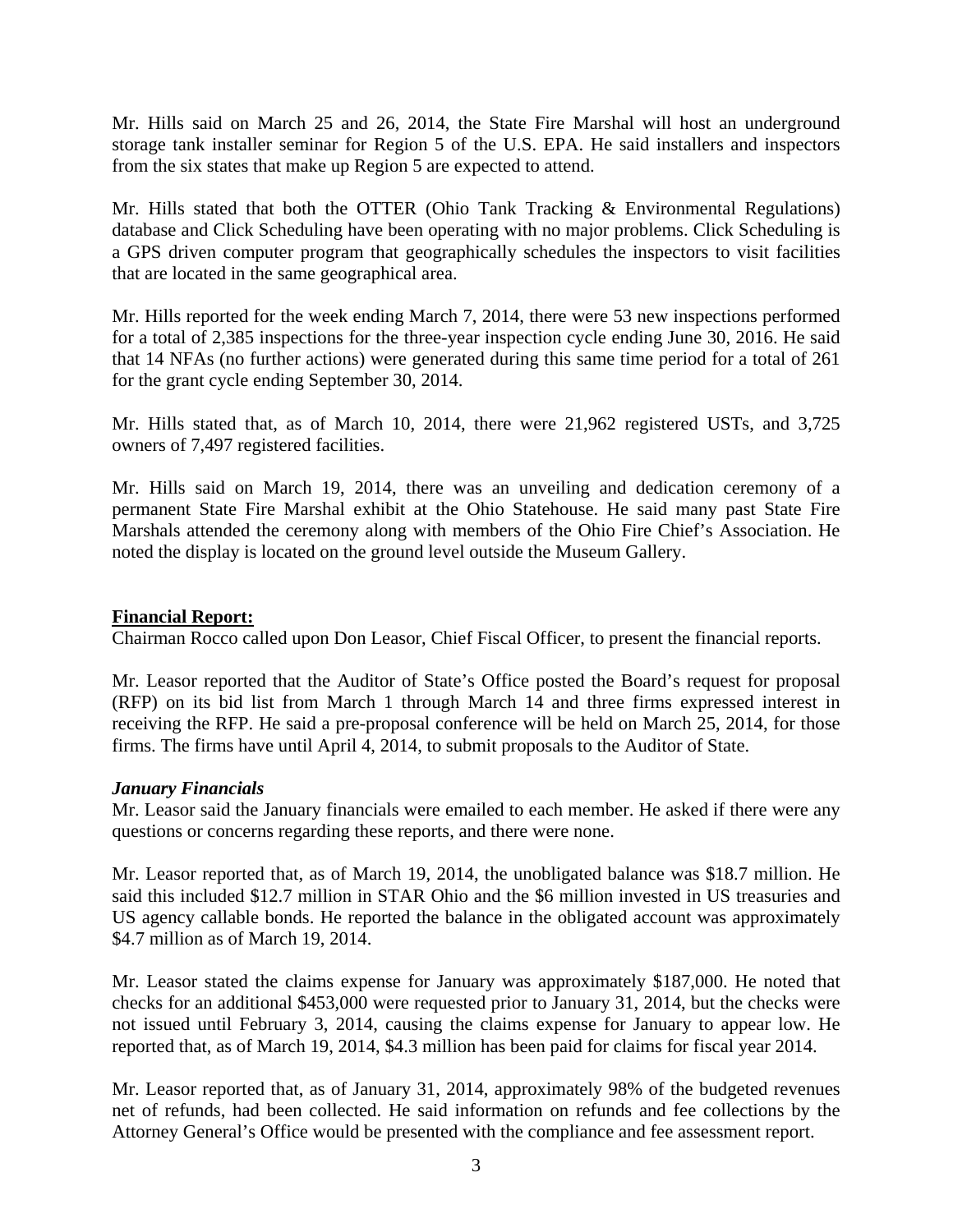Mr. Leasor stated that the total operating expenses for January were \$128,000. He said that, as of January 31, 2014, postage expense was 69% of the amount budgeted. He said this is due to postage fees for the final quarter of fiscal year 2013 being paid in July of fiscal year 2014. He said these charges include fees for the annual fee statement mailing which is sent by certified mail.

Mr. Leasor pointed out that as of January 31, 2014, the expenses for temporary personnel services, printing and postage, advertising and travel were below the anticipated expenditure amounts for this time in the fiscal year. He noted that projects were forthcoming that will bring the budgeted expenses closer in line to their budgeted amounts by the June Board meeting.

Mr. Leasor said all other expenses were where they should be at this time in the fiscal year.

# **Compliance and Fee Assessment Report:**

Chairman Rocco called on Madelin Esquivel, Assistant Director, to present the compliance and fee assessment report.

Ms. Esquivel reported that, as of February 28, 2014, \$70,565 in refunds were paid for program year 2013. She said this amount represents about 28% of the refund goal of \$250,000 that was set for the program year. She said there were 3,025 refunds pending which totals \$1.4 million.

Ms. Esquivel stated that, as of February 28, 2014, a total of \$81,425 was used this program year to offset prior year outstanding fees.

Ms. Esquivel said that after deducting the collection costs, a total of \$129,985 had been collected by the Attorney General's Office and Special Counsel so far this program year.

Ms. Esquivel stated that, as of February 28, 2014, 272 accounts totaling \$1,154,822 had been certified to the Attorney General's Office for collection. She noted that this would be the total amount certified for program year 2013. She said the next certification would occur in late fall of 2014, and would include the 2014 program year's fees.

Ms. Esquivel stated that seven Orders Pursuant to Law were under appeal. She said six were under review and one hearing is scheduled. She said that two Determinations to Deny a Certificate of Coverage were also under appeal and were under review.

Ms. Esquivel said that three Ability to Pay Applications were pending review. The Ability to Pay program allows former UST owners experiencing financial difficulty to apply for and receive a determination of their ability to pay delinquent fees.

Ms. Esquivel reported that 3,136 Certificates of Coverage had been issued for program year 2013.

Ms. Esquivel stated that there were no changes to the unclaimed monies and refunds pending statistics since the Board's January meeting.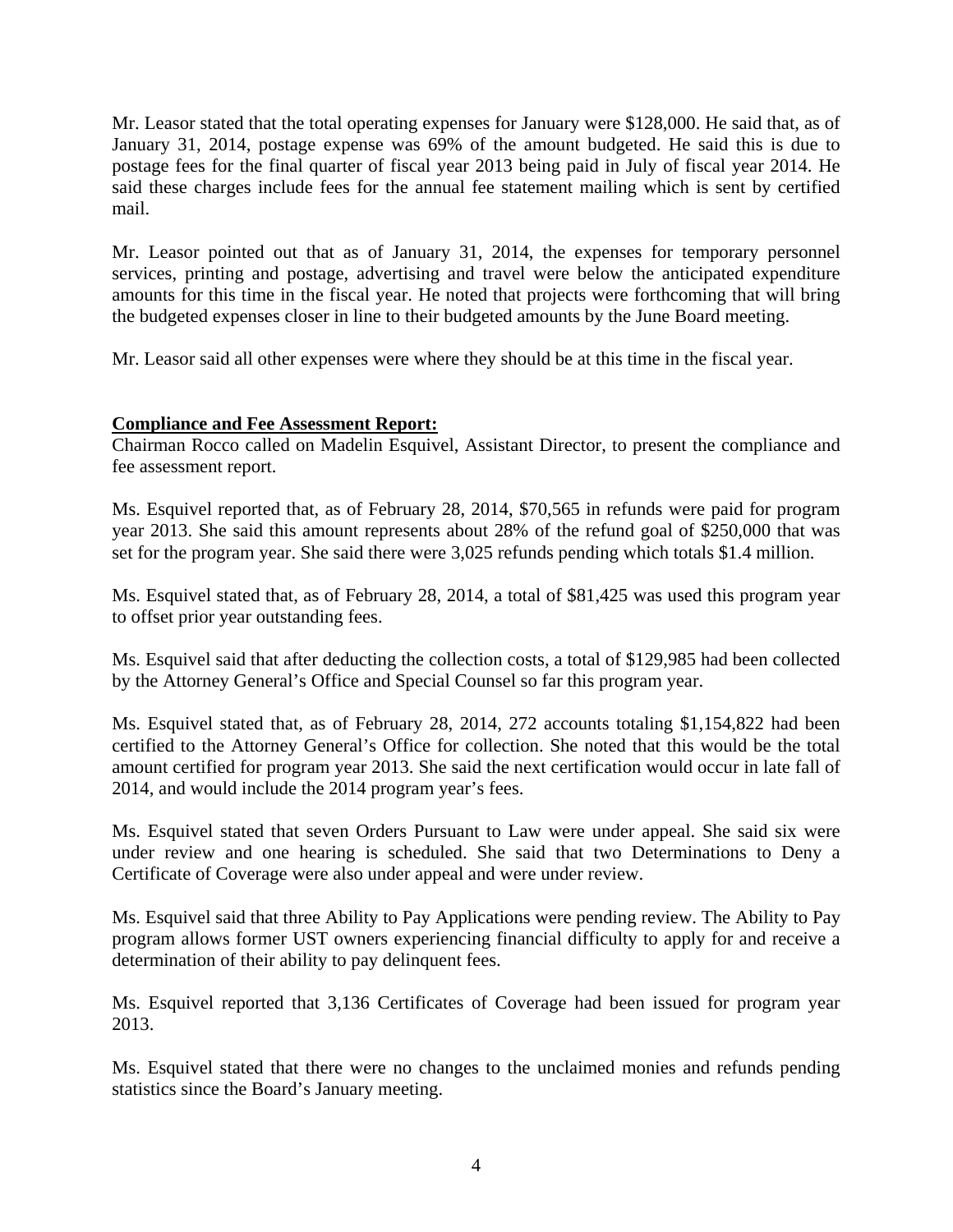Vice-Chairman Hull questioned whether there was something about the pending refunds that caused the low percentage of the refund goal to be paid at this point in the program year. Ms. Esquivel responded noting that historically the processing of refunds has accelerated in the second half of the program year.

Ms. Esquivel said that many of the high dollar refunds were paid in previous program years, leaving mostly lower dollar refunds which are spread over numerous owners. She said there are some high dollar refunds associated with larger owners, but their accounts are significantly more difficult to reconcile. She said processing a refund requires a complete review and reconciliation of the owner's account, along with any other accounts associated with the tank system going back to 1989. She said that the staff has also been focusing on processing older refunds, but it has become very difficult for the staff to obtain information necessary to fully process the older refunds.

Ms. Esquivel said she looks at the total number of owners paid refunds in addition to the dollar amount of the refunds paid. She said she anticipates refunds will be paid to 200 owners by the end of the program year, which is comparable to previous years.

Vice-Chairman Hull noted that in each successive program year, it appears additional work is required in order to issue a refund, making it more difficult for the staff to reach the refund goal of \$250,000, and he suggested the goal be reduced in the upcoming program year. Ms. Esquivel agreed.

# **Claims Report:**

Chairman Rocco called on Cindy Duann, Claims Supervisor, to present the claims report.

Ms. Duann reported that, as of March 3, 2014, 1,776 claims were pending review, which was a decrease of seven claims from the Board's February meeting. She said a total of 20 claim settlement determinations were under appeal.

Ms. Duann reported that the number of claims received for program year 2013 has increased by about 25% in comparison to previous years' statistics. She said that in February, 57 claims were received and 63 claims were settled. She noted the staff also closed 23 below deductible claims for which a determination of no further action had been issued for the release more than one year ago.

Ms. Duann said, the total claim settlement offer thus far for this program year was just under \$4.2 million. She anticipates a total claim settlement offer of approximately \$6.5 million for this program year.

Ms. Duann reported that for the last eight months, an average of 19% of the total claim face value had been disallowed. She said the top two reasons for disallowed costs were late-filed costs and excessive costs which accounted for 20% and 18% of the disallowed costs respectively. She said less than 1% of the claim packages included late-filed costs, but the disallowed amounts for these claim packages were huge.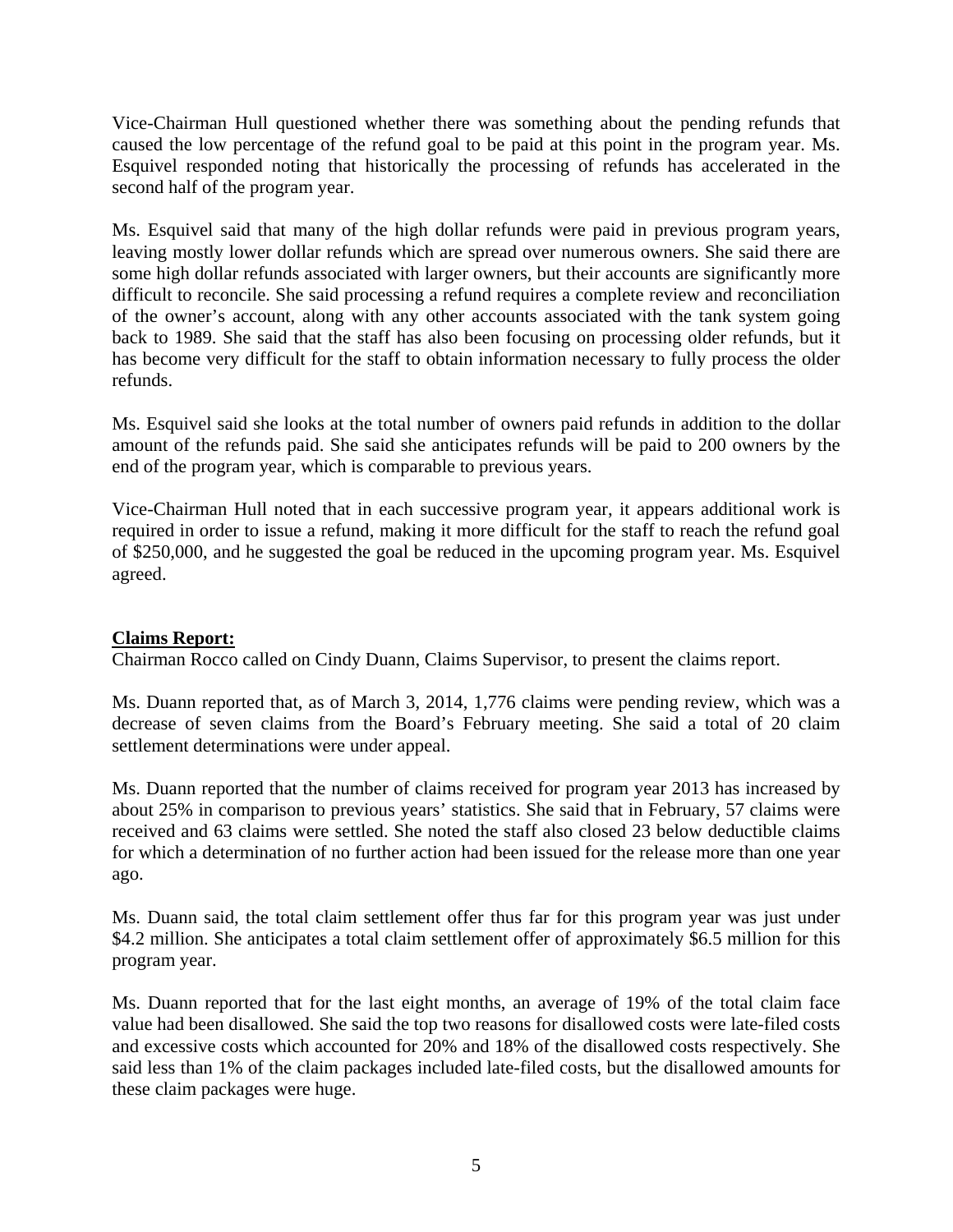Chairman Rocco said, when looking at the dollar value of claims paid this program year in comparison to previous years, it appears the face value of the claims is going down. Ms. Duann noted that high dollar claims were still being received, but the staff has been settling more claims for small to mid-size owners due to the ongoing subrogation litigation with the major oil companies.

Ms. Duann reported that in February, seven eligibility applications were received, and four eligibility applications were approved. She said that, as of March 3, 2014, 11 eligibility applications were pending review and three eligibility determinations were under appeal.

Ms. Duann said in February, 19 requests for cost pre-approval had been received, and in this same month, 17 cost pre-approval notifications had been issued. She said that 40 cost preapproval requests were currently pending review.

## **Old Business:**

## *Rules Adoption*

Chairman Rocco stated that the proposed amendment to rule 3737-1-04 to reduce the annual Financial Assurance Fund fee from \$600 per tank to \$500 per tank was put on JCARR's (Joint Committee on Agency Rule Review) consent agenda and a hearing was conducted. No testimony or comments were made at the hearing.

Chairman Rocco requested a motion to adopt the proposed amendment to rule 3737-1-04 of the Ohio Administrative Code as presented at the public hearing of the Board on February 19, 2014, with an effective date of April 1, 2014. Vice-Chairman Hull so moved. Mayor Kuchta seconded. Following a voice vote, the Executive Director called the roll, and the following members voted in the affirmative: Messrs. Rocco, Hull, Kuchta, Stephenson, Hills, Geyer and Field. There were no nays. The motion passed.

# *Legal Update*

Chairman Rocco called upon Assistant Attorney General, Carla Dowling-Fitzpatrick, to provide an update on the status of the Board's current court actions.

Ms. Dowling-Fitzpatrick stated that the Board becomes involved in many types of court actions including administrative actions, foreclosure actions, joint enforcement actions, third-party claims, extraordinary writs and subrogation claims.

Ms. Dowling-Fitzpatrick said that the Board intervenes in foreclosure actions when the tank owner has failed to pay Fund fees. She said the intent of intervening in foreclosure actions is to provide notice to the future tank owner of any outstanding Fund fees associated with tank systems located on the property that is the subject of the foreclosure action. She noted the fees assessed by the Board transfer to the entity that purchases the property.

Ms. Dowling-Fitzpatrick said during the past year, there were discussions of whether intervening in foreclosure actions has had the intended effect, and whether there is sufficient benefit to justify the work involved in intervening in these cases. She said as a result of these discussions, the Board has not engaged in these types of actions as frequently as it had in the past.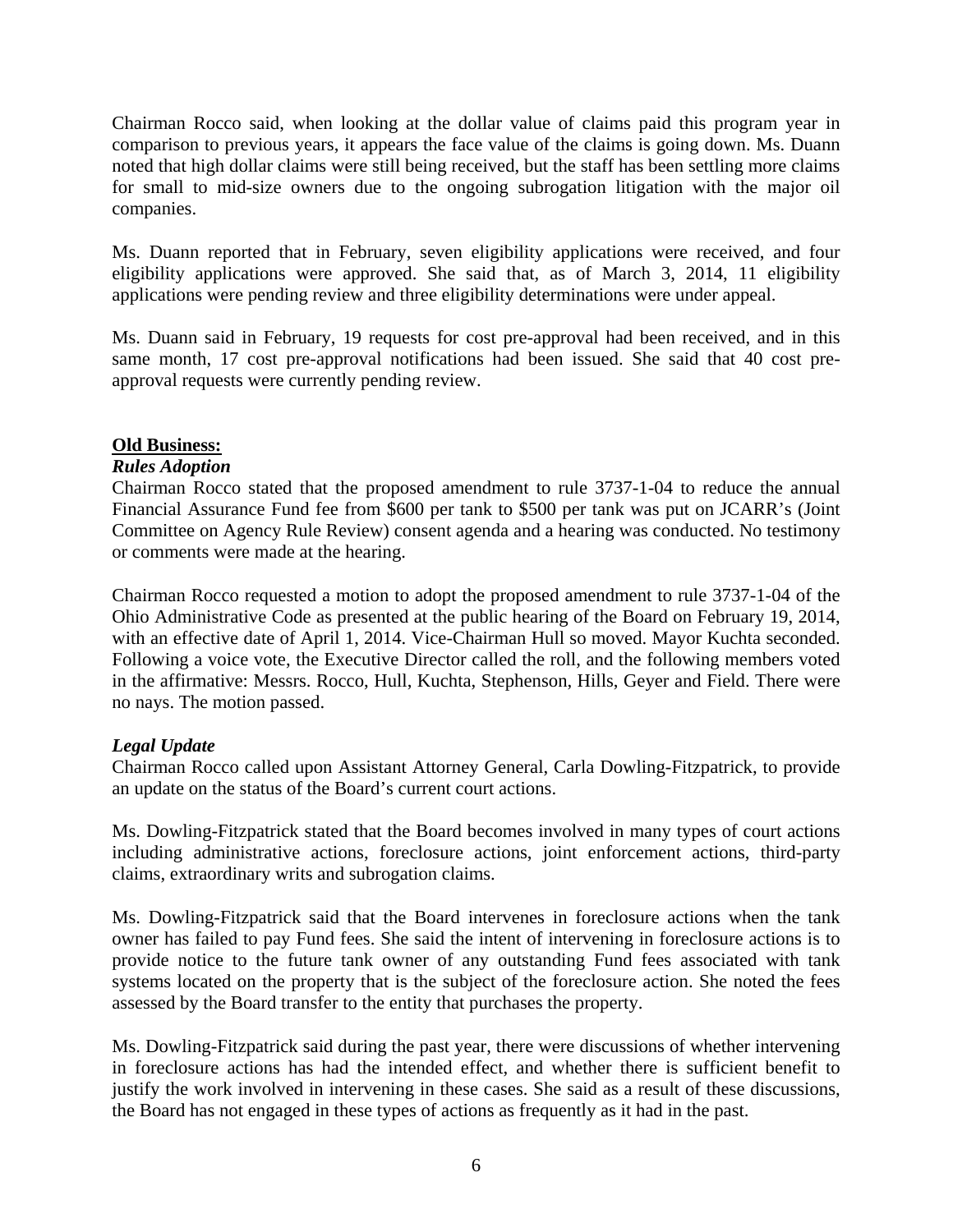Ms. Dowling-Fitzpatrick provided a brief summary of the Kerger & Hartman, et al. vs. Mohamad Ajami, et al. foreclosure case noting that the case resulted from the Kerger & Hartman institution filing a foreclosure action against Mr. Ajami in order to seek compensation for legal services. She said the Board intervened and filed the necessary pleadings in order to provide notice of the outstanding Fund fees.

Ms. Dowling-Fitzpatrick said the second type of actions the Board deals with are joint enforcement actions. She said in these cases the Board joins the Environmental Enforcement Section of the Attorney General's Office to jointly file complaints with the goal of compelling compliance with the State Fire Marshal's rules and statutes for petroleum underground storage tanks and for the Board to collect any outstanding Fund fees. She said there are a number of these actions currently being monitored.

Ms. Dowling-Fitzpatrick said the third type of actions are third-party claim cases. She said a third-party complaint arises when a release occurs and a plaintiff third party believes he has been harmed and sues the tank owner. She said if the tank owner is granted eligibility under the Fund, the Fund will cover the loss as provided for in the Board's statutes and administrative code provisions.

Ms. Dowling-Fitzpatrick said there is currently a third-party lawsuit known as Alessandra Riscatti, et al. vs. Prime Properties Limited Partnership, et al. involving the Board in which 99 plaintiffs are seeking compensation for damages. She said that the Board has been working with Prime Properties' defense counsel to determine the extent of damages that might be appropriate to reimburse.

Ms. Dowling-Fitzpatrick said another third-party complaint involves Spee-D-Foods. She said during an environmental site assessment, a Holiday Inn found its property to be contaminated and the owner is seeking compensation from Spee-D-Foods for the costs to evaluate and trace the source of the contamination.

Ms. Dowling-Fitzpatrick said extraordinary writs would be discussed during the executive session portion of the meeting.

Ms. Dowling-Fitzpatrick said the last category of court actions are subrogation cases. She said subrogation cases typically occur when a third party, such as a contractor performing work on an underground storage tank system, causes or contributes to the release of petroleum. She said, in these cases, the tank owner is entitled to seek reimbursement from that third party for any costs incurred for the loss of business, bodily injury, property damage and cleanup of the release. If the owner is deemed eligible to claim reimbursement for corrective action costs under the Fund, the Board has the statutory right to recover from the party that caused or contributed to the release any costs that have been or will be reimbursed to the owner out of the Fund.

Ms. Dowling-Fitzpatrick provided a brief summary of the M & A & Sons LLC vs. Santmyer Oil Company case. She said in this case there was a tank overfill which resulted in a large release. She said the court granted the Board's motion to intervene, which had been filed in order to preserve the Board's subrogation rights. She said the case is set for trial, but after speaking with opposing counsel, Waxman Blumenthal LLC, she believes the matter can be settled through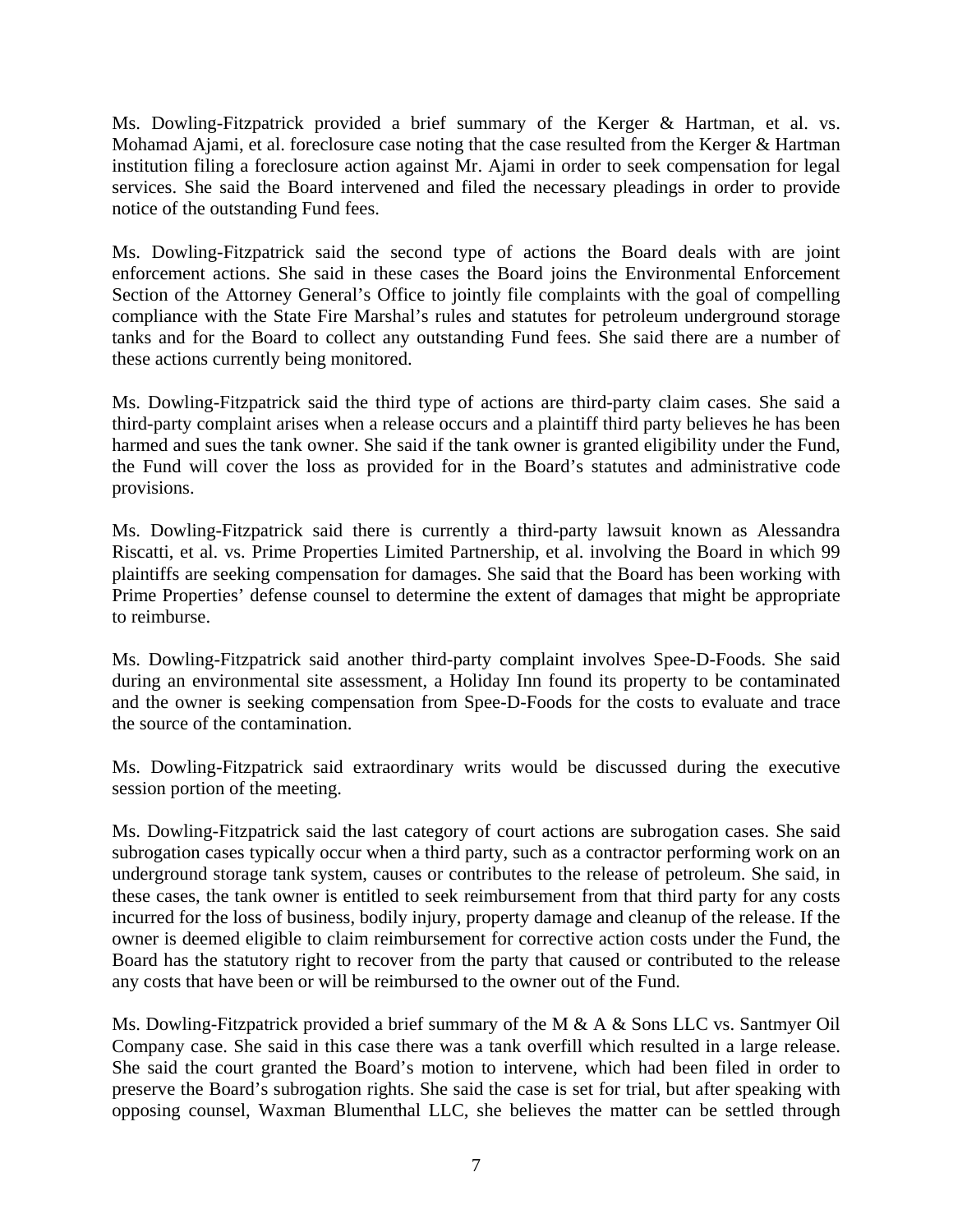negotiation. She said a motion was necessary in order to move forward with negotiations with opposing counsel.

Chairman Rocco requested a motion to authorize the Chairman in consultation with the Executive Director and Assistant Attorney General to make any and all decisions necessary with respect to the negotiation and development of a settlement agreement among the parties in the subrogation case of M & A & Sons LLC et al. vs. Santmyer Oil Company Inc. et al., including, but not limited to, the terms of the agreement and acceptance or rejection of any offers to settle the claim. Vice-Chairman Hull so moved. Mr. Geyer seconded. A vote was taken and all members voted in the affirmative. The motion carried.

#### **New Business:**

### *Finance Committee*

Chairman Rocco said the Finance Committee met prior to the Board meeting to discuss a number of issues.

Chairman Rocco reminded the members that in the previous fiscal year the Board authorized the investment of \$6 million from the unobligated STAR Ohio account into U.S. treasuries and U.S. agency callable bonds. He said \$3 million was invested in each of the investment vehicles and they were laddered with one, two and three-year terms. He said the one-year investments had matured, and the Finance Committee had met in order to determine whether to reinvest this \$2 million. He said the committee agreed that the investments should be rolled over with \$1 million reinvested in U.S. treasuries and \$1 million reinvested in U.S. agency callable bonds, each with three-year terms. He noted that the interest rates for the U.S. treasuries and U.S. agency callable bonds were slightly higher than the previous year, and the rates were significantly higher than the interest rate of STAR Ohio.

Chairman Rocco said the committee also discussed the investment of additional monies from the unobligated STAR Ohio account. He said the committee looked at the anticipated revenues for fiscal years 2014 through 2018 based upon the reduced per-tank fees, and the Board's cash flow needs and determined an additional \$2 million could be invested from the STAR Ohio account without impacting the ability to reimburse claims.

Vice-Chairman Hull noted that the Finance Committee had previously recommended hiring an additional claims analyst with the intent of accelerating the rate of claim reimbursement. He said even if the additional claims analyst position is approved, \$2 million could be invested from STAR Ohio without impacting the ability to pay out claims at the faster rate. He said the budget could accommodate both the addition of another claims analyst as well as the investment of the additional \$2 million.

Chairman Rocco stated that the investments are scheduled to generate about \$15,000 in interest earnings during fiscal year 2014, and the interest earnings are being moved to the STAR Ohio account.

Chairman Rocco asked if there were any questions or further discussion, and there was none. He then requested a motion to approve the investment of the \$2 million, and to authorize the Executive Director and the Chief Fiscal Officer to place \$1 million from the unobligated account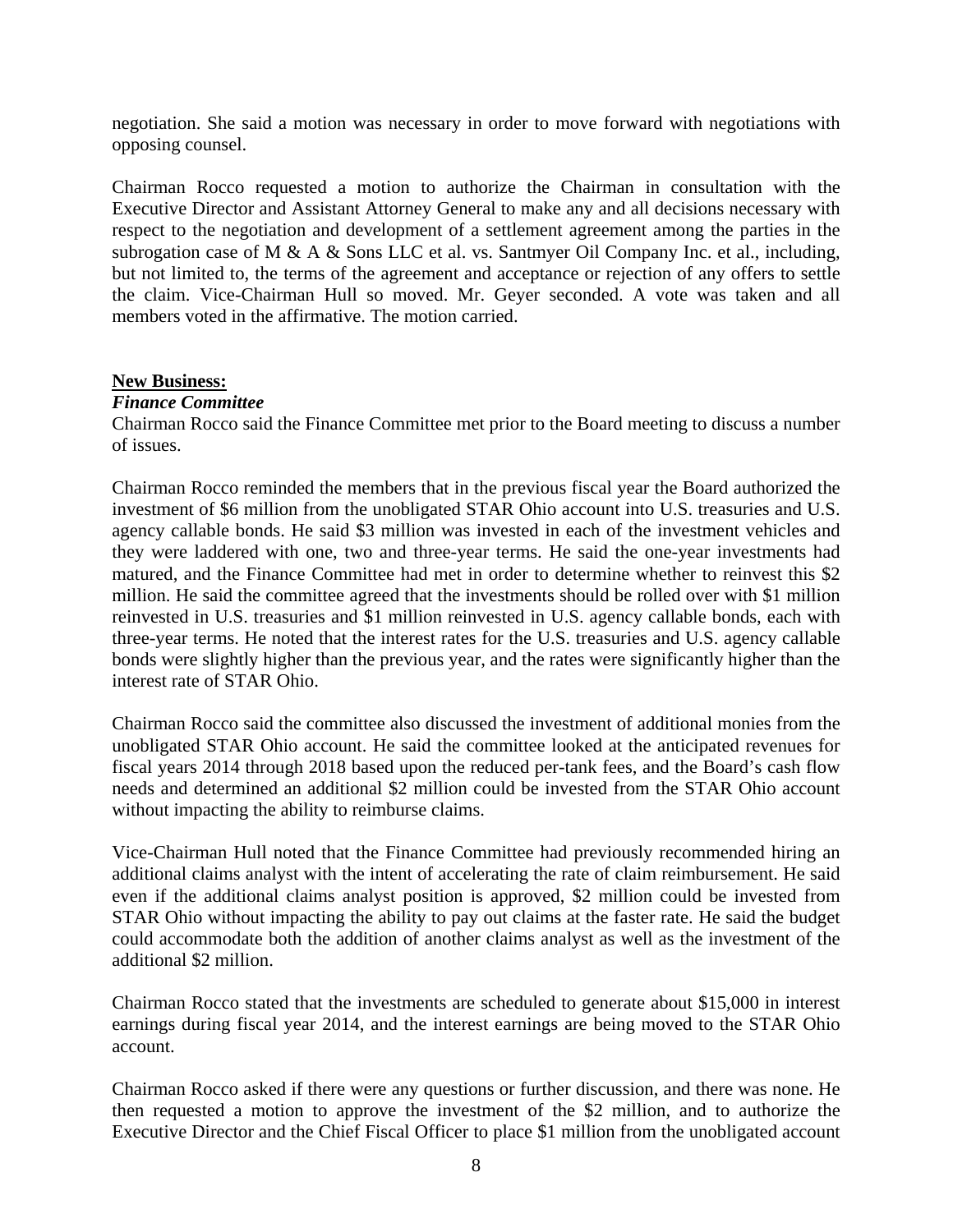into U.S. treasuries and an additional \$1 million from the unobligated account into U.S. agency callable bonds with maturity dates of three years; and to reinvest these funds in like securities upon maturity. Vice-Chairman Hull so moved. Mayor Kuchta seconded. A vote was taken and all members voted in the affirmative. The motion passed.

## **Certificates of Coverage – Ratifications:**

Chairman Rocco called upon Ms. Richmond to present the lists of owners who have either been issued or denied a Certificate of Coverage for ratification by the Board.

Ms. Richmond said that behind Tab 8 are listings of facilities that, since the February Board meeting, have been issued or denied a program year 2013 Certificate of Coverage. She stated no 2012 program year Certificates of Coverage had been issued or denied since the Board's February meeting.

Ms. Richmond said the process used to review the fee applications and issue or deny a Certificate of Coverage includes a review for completeness to determine full payment was received; financial responsibility for the deductible has been demonstrated; and, the owner has certified with his signature that he is in compliance with the State Fire Marshal's rules for the operation and maintenance of petroleum underground storage tanks. She said if these requirements are met and if the tanks existed in previous years, a certificate for the subject tanks has been issued to the owner in at least one of the prior two years, then a Certificate of Coverage is issued.

Ms. Richmond explained that if deficiencies or compliance issues are discovered, notice is provided to the owner in accordance with the Board's rules. The owner is provided 30 days to respond to the notice with information to correct the deficiency or compliance issue. If correcting information is not received within this time, a determination denying the Certificate of Coverage is issued to the owner.

She said the Board's rules and the Revised Code make provisions for an appeal of the determination. Ms. Richmond said that throughout this process, the Board's staff works with the owner to correct the fee statement record and if necessary, refers the owner to BUSTR to correct the registration record.

Ms. Richmond requested the Board ratify her actions with respect to the issuance of the 2013 program year Certificates of Coverage for the 37 facilities included on the list behind Tab 8.

Vice-Chairman Hull moved to ratify the issuance of the 2013 Certificates of Coverage for the facilities listed. Mr. Geyer seconded. A vote was taken and all members voted in the affirmative. The motion passed.

Ms. Richmond requested the Board ratify her actions with respect to the denial of the 2013 program year Certificates of Coverage for the 42 owners of 45 facilities included on the list behind the Tab 8 green divider page.

Vice-Chairman Hull moved to ratify the denial of the 2013 Certificates of Coverage listed. Mr. Hills seconded. A vote was taken and all members voted in the affirmative. The motion passed.